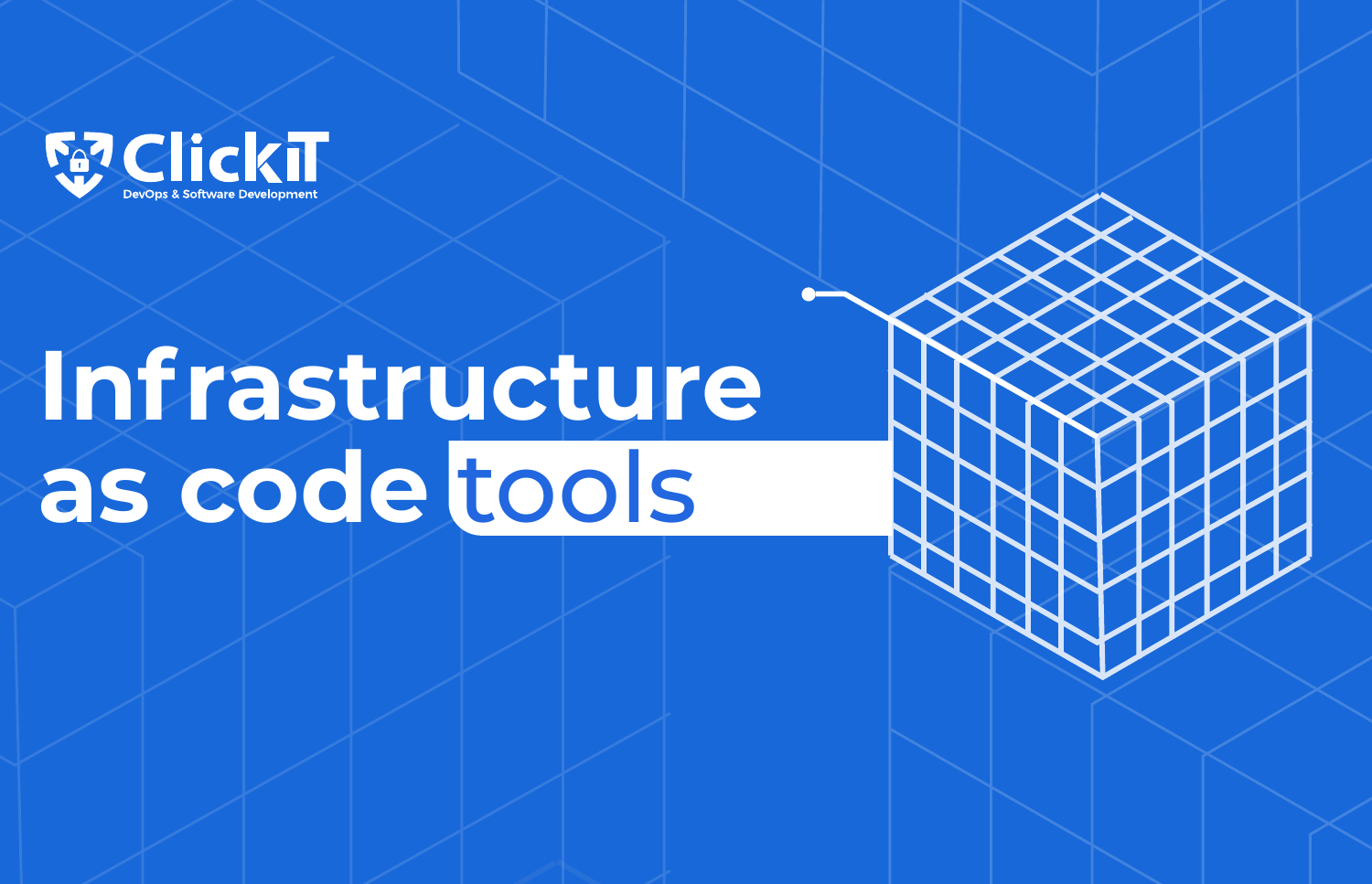Choosing the **right cloud infrastructure** 

**automation tool** for your organization is the key to embracing the IaC revolution and increasing

operational efficiencies.

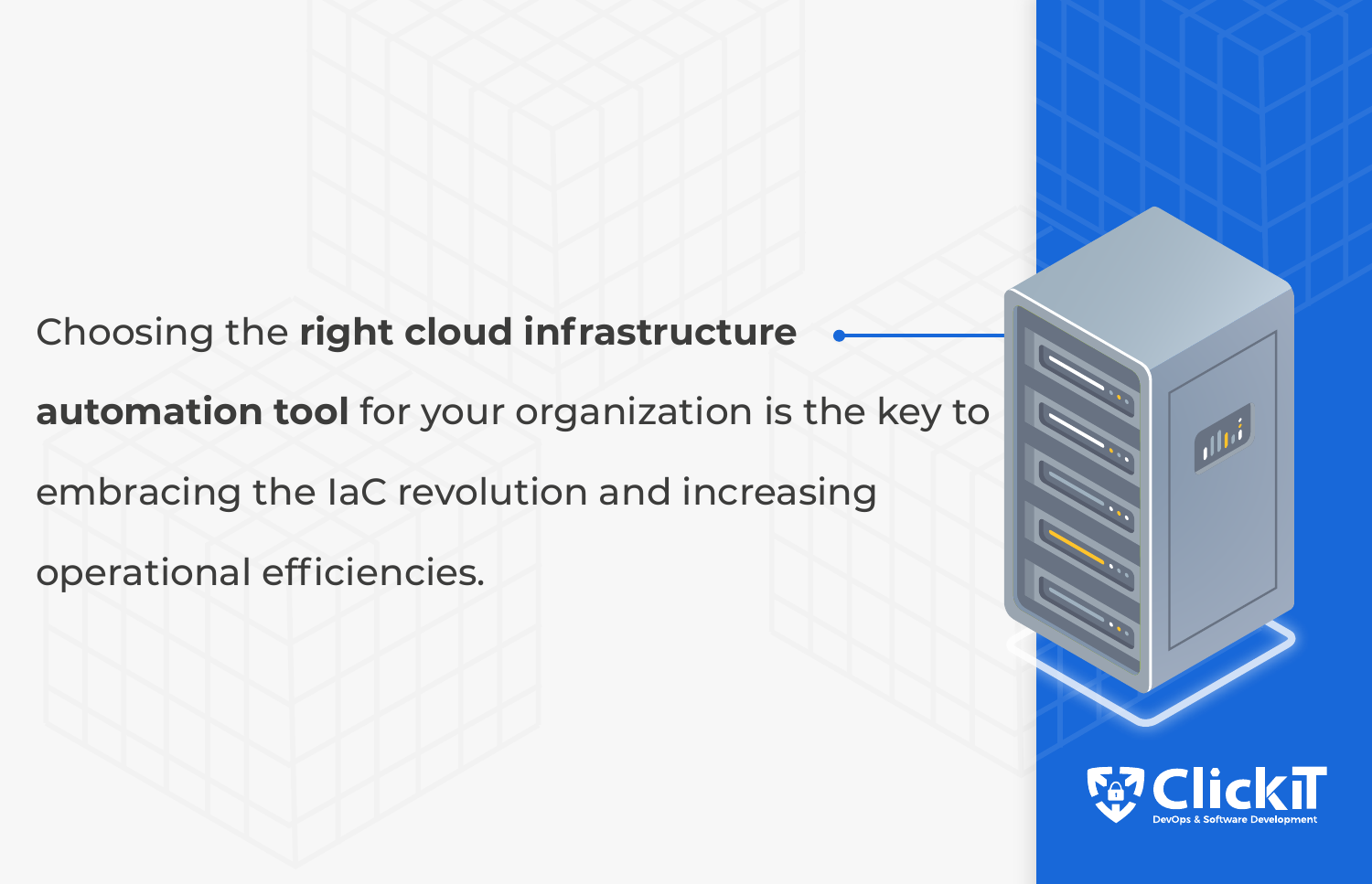

An open-source tool for infrastructure as code orchestration, which offers modules that can be reused and stored in Git or Terraform Module Registry, allowing seamless collaboration across teams. The infrastructure state is written to a file and stored in S3, meaning that you can play around with resources without tearing down the infrastructure.

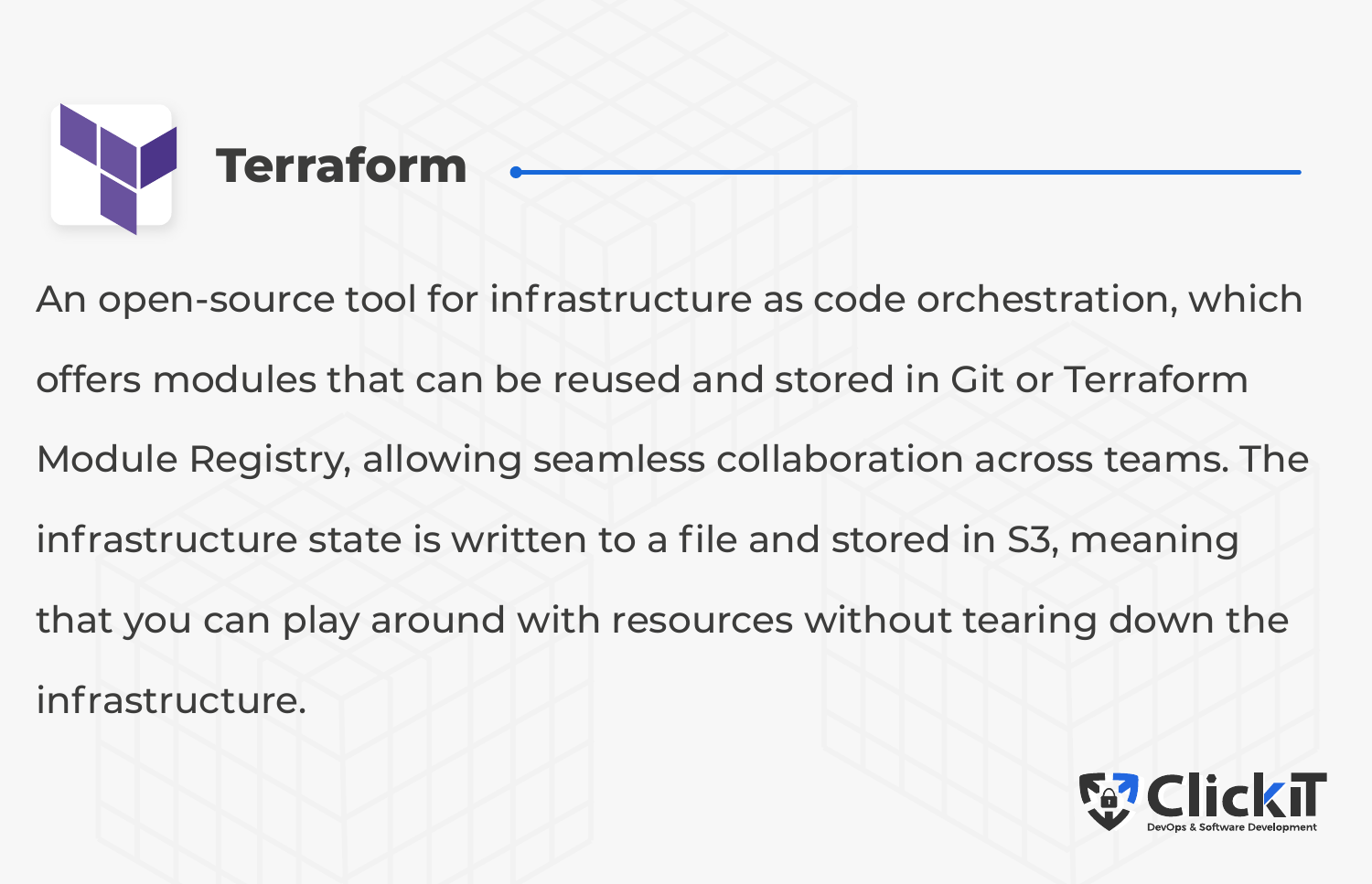

Cloud infrastructure automation tool, with YAML or JSON keeping you from worrying about storing the infrastructure configuration. Nested Stacks allows easy management of complex stacks by encapsulating functional logic and databases, so you don't have to compare and check old and new templates before making any change.

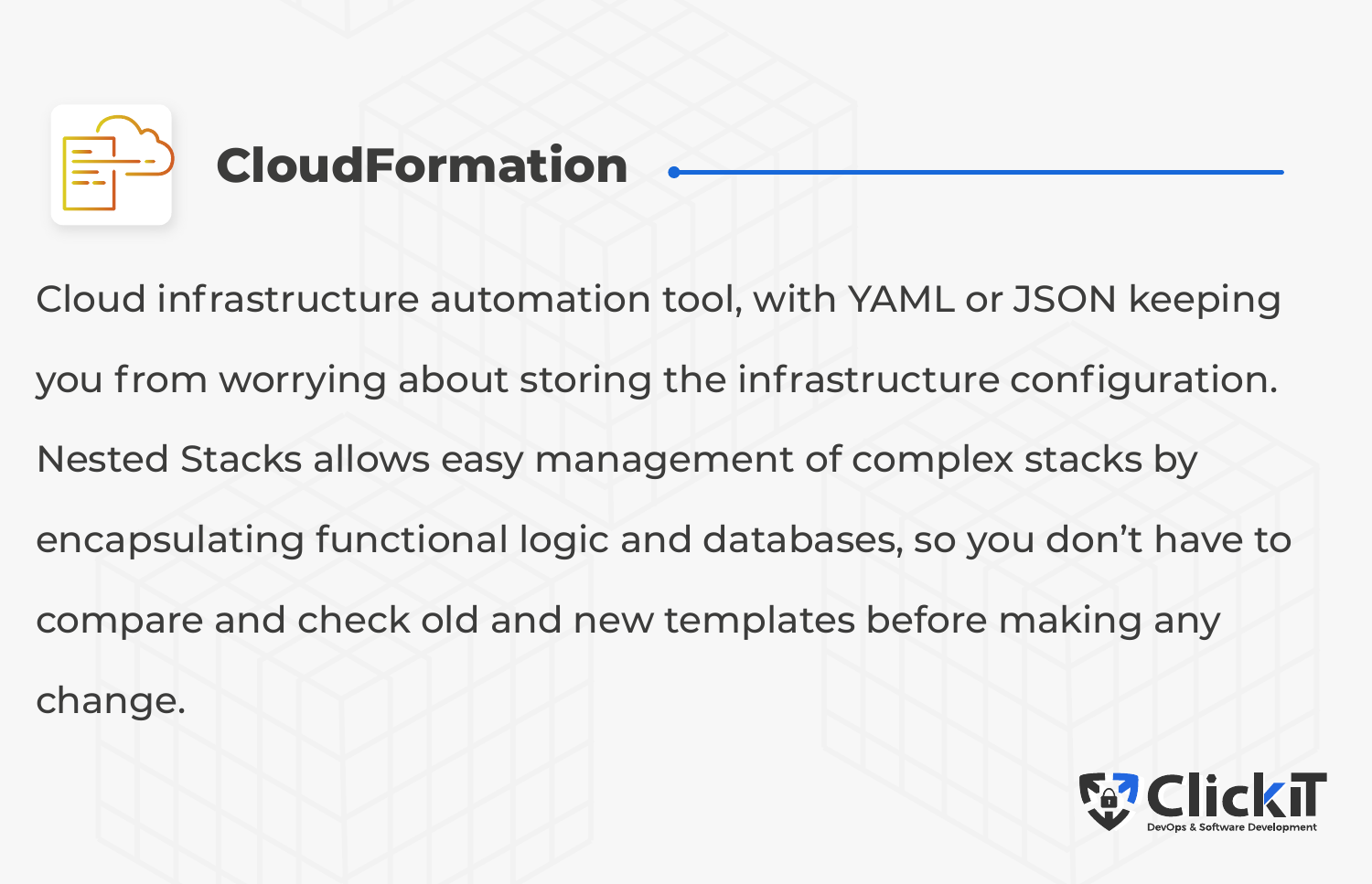

## **Ansible**

A configuration management tool that lets you automate the provisioning of infrastructure. Uses Python-based YAML syntax, procedural style language to manage the infrastructure wherein step-by-step procedures for the desired state are coded. The agentless master architecture makes it simple to install and use.

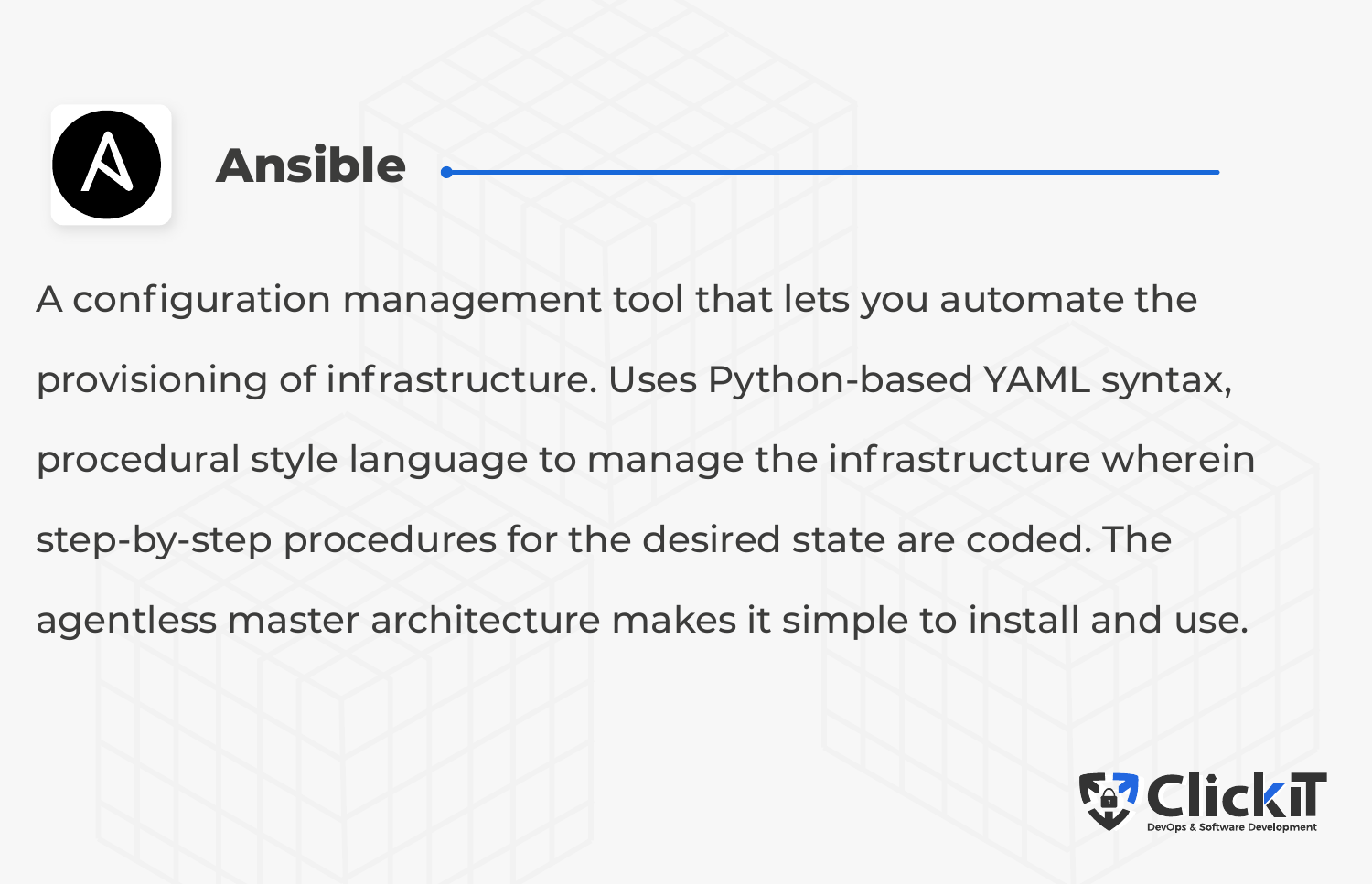

Enterprise-ready configuration management tool that enables administrators to define the desired state of the infrastructure via code. It is highly intuitive and allows users to seamlessly monitor and manage the entire infrastructure from a central pane in real-time. It offers customizable reporting tools.

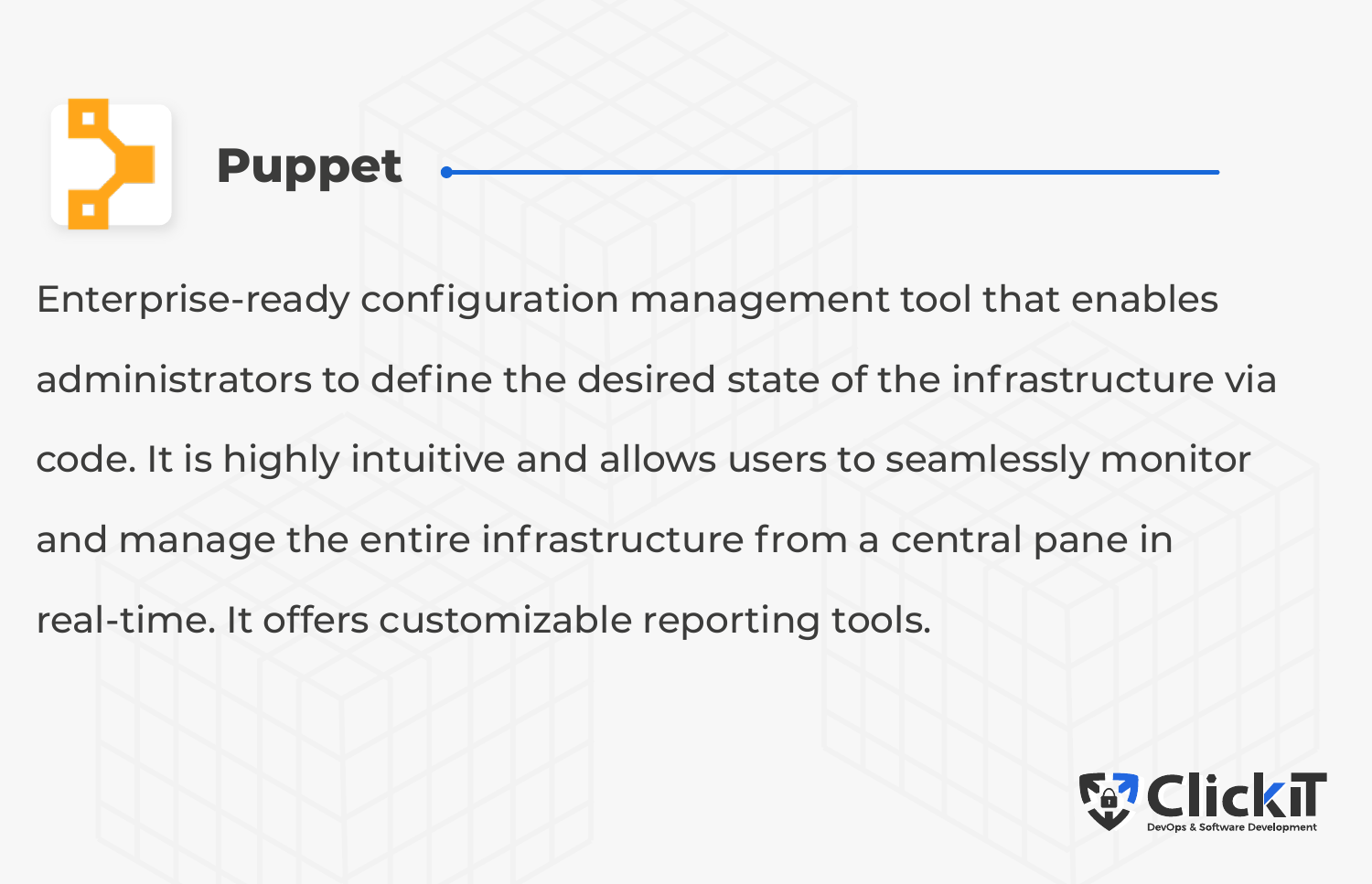

## **Pulumi**

Multi-language and multi-cloud development platform, allowing you to create and deploy infrastructure as code to every type of cloud environment; you can use general-purpose languages such as JavaScript, TypeScript, and Python. It uses a cloud-objective model delivering a unified programming model.

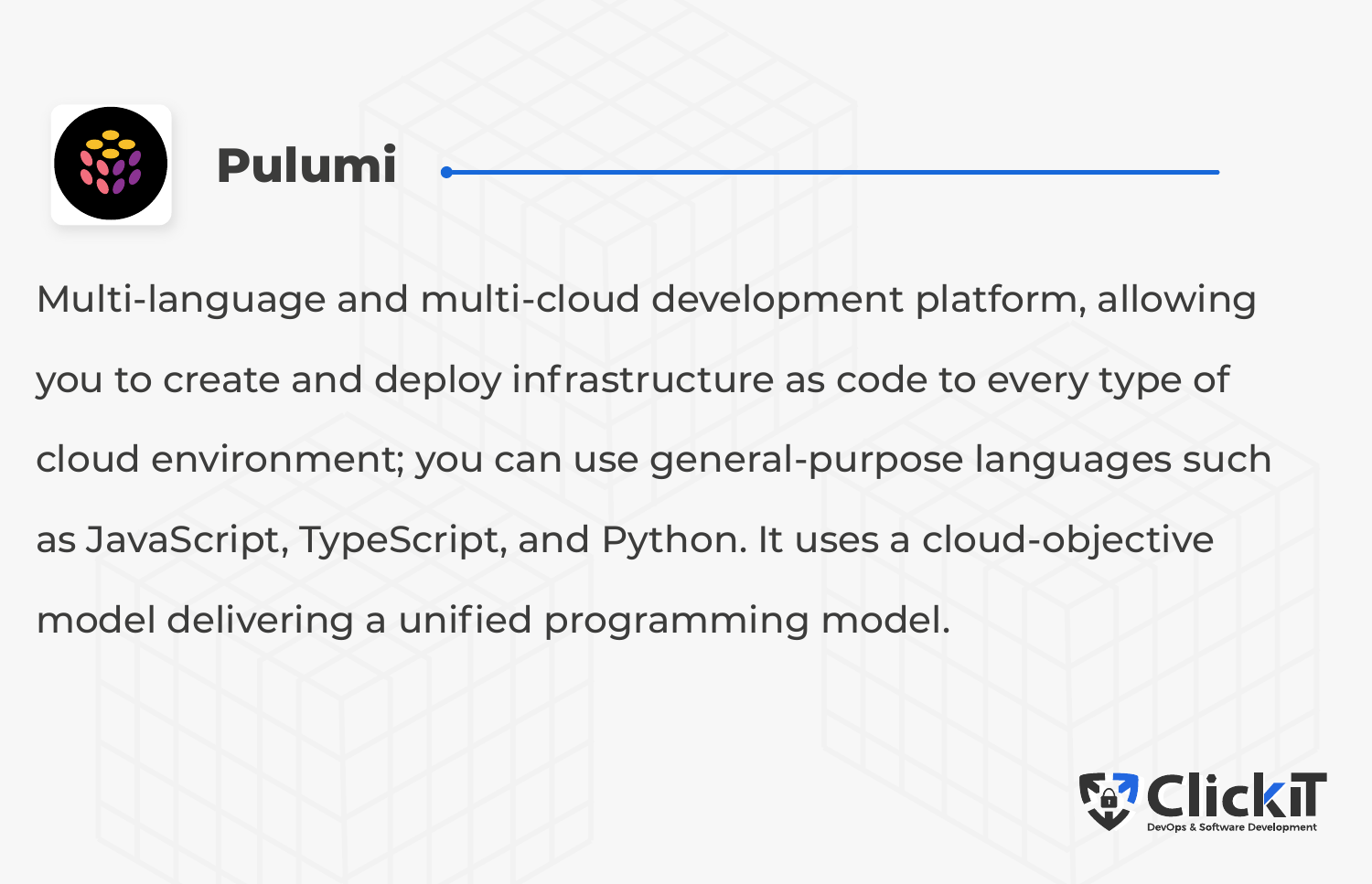

Containerization tool which enables developers to create applications with all libraries and deploy them in any environment. Docker brings mobility solutions, enabling you to run apps everywhere. With isolated app environments, maintenance is reduced.